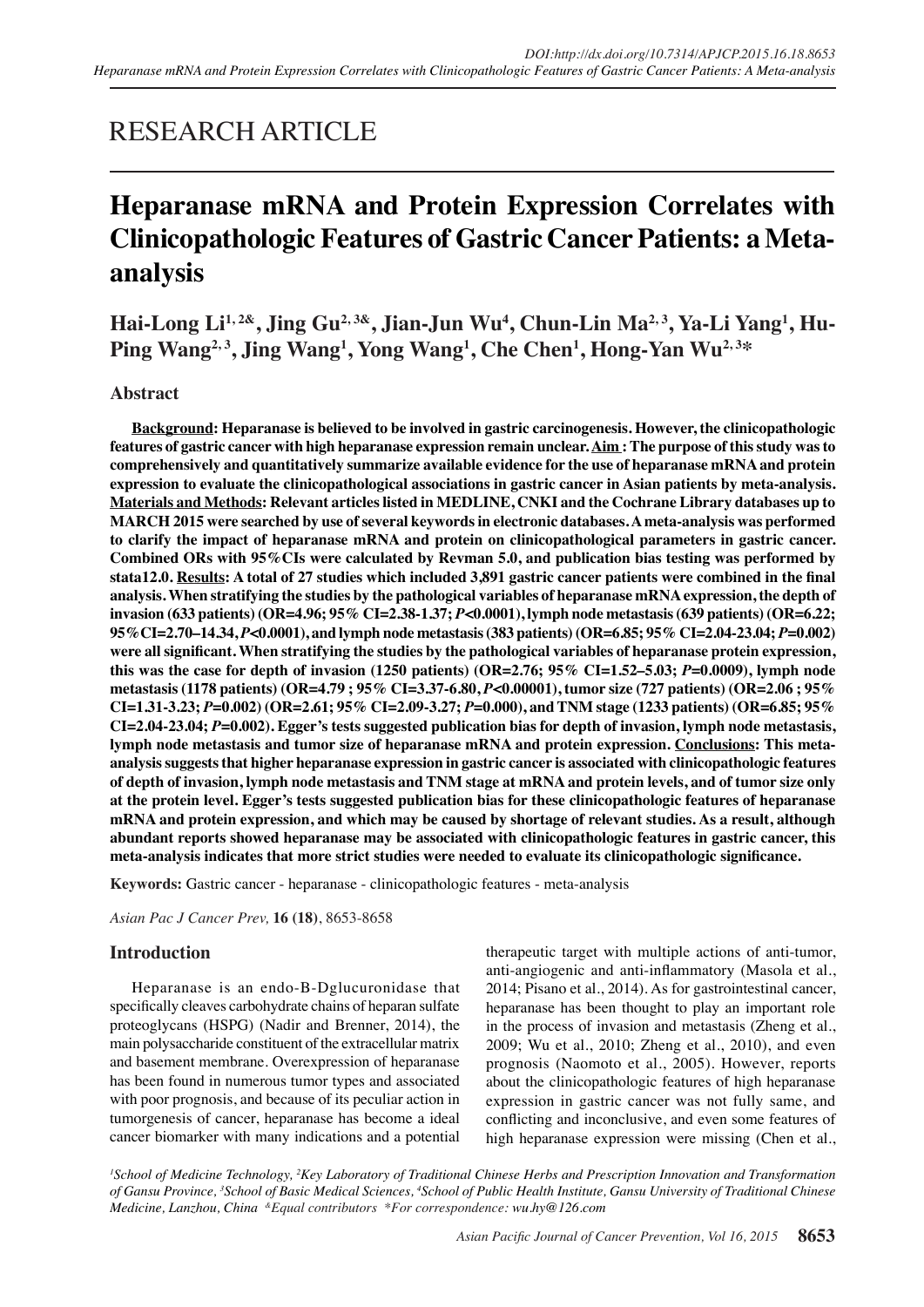#### *Hailong Li et al*

2004a; Chen et al., 2004b; Zhang et al., 2012; Zheng et al., 2012). Meta-analysis is becoming more and more popular in evaluating tumor biomarkers about its expressions in cancer with clinicopathological factors (Liu et al., 2013; Han et al., 2014; Liu et al., 2014). In view of the expression of heparanase mRNA and protein in gastric cancer, it is valuable to extract important information of clinicopathological factors and to evaluate the correlation between its expressions and clinicopathological factors by meta-analysis.

#### **Materials and Methods**

Search Strategy and Study Selection Relevant articles studying the relationship between heparanase mRNA and protein and clinicopathologic features of gastric cancer patients published up to July, 2013, were retrieved by online search in PubMed and China National Knowledge Infrastructure. We used the keywords: (''heparanase'' or "HPSE") and ("gastric cancer" or "gastric neoplasms" or ''gastric carcinoma'' or ''stomach cancer'' or ''stomach neoplasms'' or ''stomach carcinoma'') and (''prognostic'' or ''prognosis'' or ''survival'' or ''survive''). All included studies were required to be written in English or Chinese. References of the original studies were also checked, to ensure all eligible studies could be included, heparanase expression of gastric cancer tissues comparing with adajacent non cancerous tissues were statistically calculated by  $x^2$  test. Accordingly, The excluding criterion were as follows: review articles, simple commentaries, case reports, or unpublished reports, heparanase expression of gastric cancer tissues comparing with adajacent non cancerous tissues were statistically calculated by student's test.

#### *Data extraction and quality assessment*

Two authors (Li and Gu) independently extracted information from eligible articles, including year of publication, name of the first author, country, number of patients, years of follow up, TNM stage, patients characteristics, experimental method, cut off value, percentage of heparanase positive expression, analytical method, HR, and 95 % CI from the included articles. We conducted a quality assessment for each eligible study by using reporting recommendations for tumor marker prognostic studies (REMARK). which have been used in previous meta-analysis (McShane et al., 2006).

#### *Statistical analysis*

Results were expressed with risk ratio (RR) for dichotomous data, and 95% confidence intervals (CI) were counted. *P*<0.05 was required for the overall RR to be statistically significant. In this meta-analysis, HR and 95 % CI were used to calculate the overall effect estimate. Heterogeneity was assessed by the Chi-squared test and  *value in our meta-analysis. Using*  $I<sup>2</sup>$  *value to evaluate* the heterogeneity, fixed-effect model was used if there was  $I^2=0$ -50%, which means no significant heterogeneity. Otherwise, the random-effects model was applied. Funnel plots and Egger' linear regression test were used to assess evidence for publication bias. All *p* values were two-side,

being statistically significant when *p* value less than 0.05. All statistical tests for this meta-analysis were performed using REVMAN5.0 software, and publication bias testing was also performed by stata12.0 software.

#### **Results**

#### *Eligible study characteristics*

A total of 27 studies from including 10 studies about heparanase mRNA expressions and 17 studies heparanase protein expressions (Table 1) were found to meet the criteria for this analysis after the article titles, abstracts and main text were read to identify case reports and clinical outcomes. The total number of patients of heparanase mRNA expressions was 685, including 445 cases heparanase + gastric cancer and a 240 controls; the total number of patients of heparanase mRNA expressions was 1299, including 820 cases heparanase + gastric cancer and a 479 controls. RT-PCR and In Situ Hybridization was a primary method used to evaluate the expressions of heparanase mRNA in gastric cancer specimens, while immunohistochemistry (IHC) was an essential method used to evaluate the expressions of heparanase protein in gastric cancer specimens. Studies were carried out in Japan, China. Table 1 presents the study characteristics for the included trials.

#### *Meta-analysis results Correlation of heparanase mRNA expression with clinicopathological features*

When stratifying for the different variables by the depth of invasion of gastric cancer, statistical significance was observed. Patients with T3 and T4 gastric cancer had a much higher heparanase expression in 9 studies (633 patients) (OR=4.96; 95% CI=2.38-1.37; *P*<0.0001) than those with T1 and T2 gastric cancer (Figure 1, Table 2). When stratifying for lymph node status of gastric cancer, statistically significant results also illustrated that heparanase expression was associated with lymph node metastasis in 9 studies (639 patients) (OR=6.22; 95% CI=2.70-14.34, *P*<0.0001) (Figure 2, Table 2). When further stratifying for TNM stage, heparanase expression of patients with stages III and IV gastric cancer was much higher than those with stage I and II gastric cancer in 6 studies (383 patients) (OR=6.85; 95% CI=2.04-23.04; *P*=0.002) (Figure 3, Table 2). However, there was no significant relationship between heparanase overexpression and gender, histologic differentiation, distant metastasis, vascular invasion, borrmann type, lymphatic invasion, tumor size of patients with gastric cancer.

#### *Correlation of heparanase protein expression with clinicopathological features*

When stratifying for the different variables by the depth of invasion of gastric cancer, statistical significance was observed. Patients with T3 and T4 gastric cancer had a much higher heparanase expression in 15 studies (1250 patients) (OR=2.76; 95% CI=1.52-5.03; *P*=0.0009) than those with T1 and T2 gastric cancer (Figure 4, Table 3). When stratifying for lymph node status of gastric cancer, statistically significant results also showed that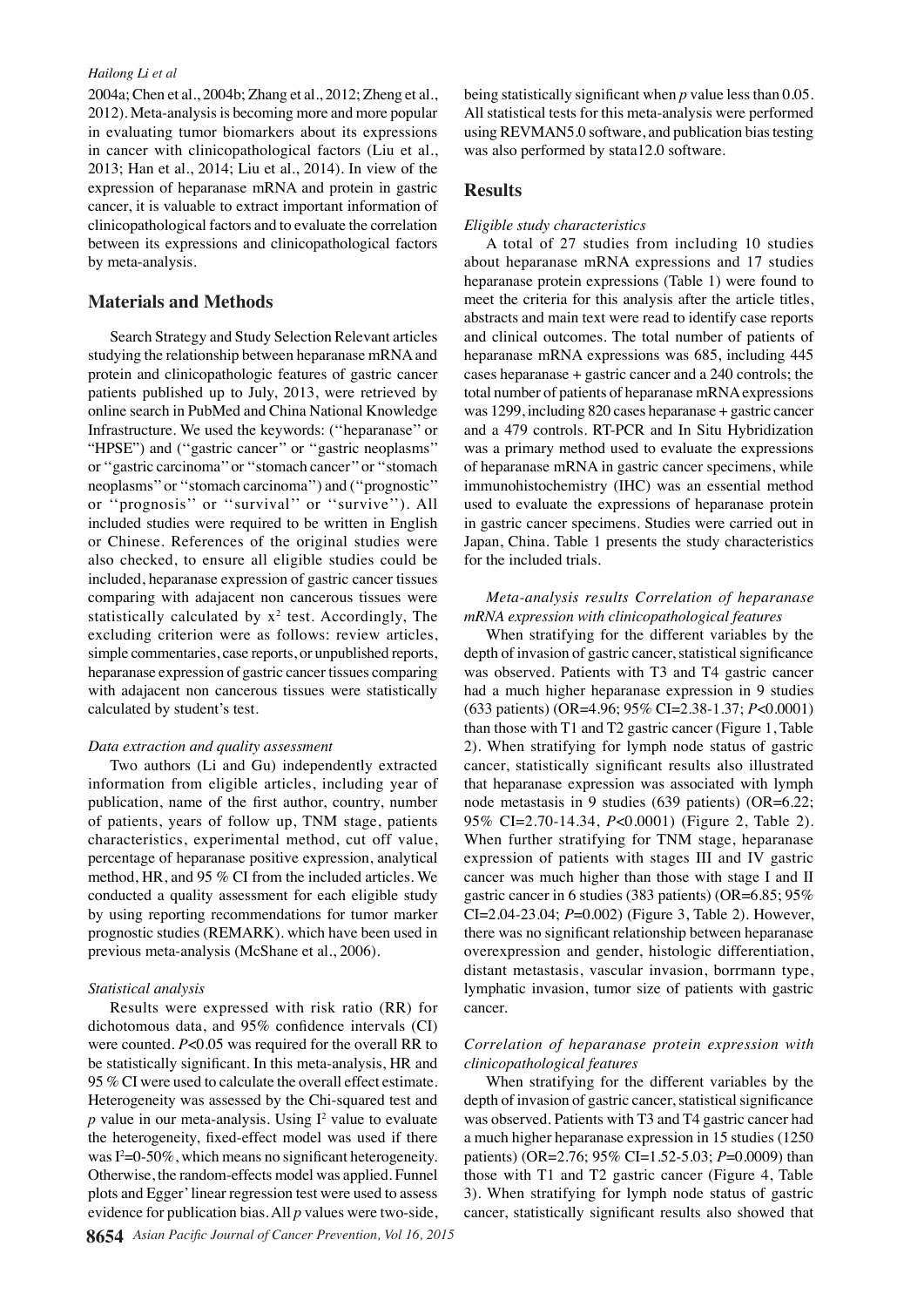| Heparanase mRNA and Protein Expression Correlates with Clinicopathologic Features of Gastric Cancer Patients: A Meta-analysis |  |  |
|-------------------------------------------------------------------------------------------------------------------------------|--|--|
|-------------------------------------------------------------------------------------------------------------------------------|--|--|

| References of studies   | Nation   | Language | Heparanase | Heparanase     | Method                |
|-------------------------|----------|----------|------------|----------------|-----------------------|
|                         | Positive | Negative |            |                |                       |
| (Inoue et al., 2001)    | Japan    | English  | 42         | 29             | RT-PCR                |
| (Tang et al., 2002)     | Japan    | English  | 96         | 20             | In Situ Hybridization |
| (Takaoka et al., 2003)  | Japan    | English  | 35         | 9              | <b>IHC</b>            |
| (REN et al., 2003)      | China    | Chinese  | 25         | 27             | In situ hybridization |
| (Chen et al., 2004a)    | China    | English  | 29         | 14             | <b>IHC</b>            |
| (Liu et al., 2004)      | China    | Chinese  | 34         | 26             | <b>IHC</b>            |
| (Zheng et al., 2004)    | China    | Chinese  | 29         | 21             | <b>RT-PCR</b>         |
| (Wang et al., 2005)     | China    | English  | 14         | 16             | RT-PCR                |
| (Sun et al., 2005)      | China    | Chinese  | 60         | 37             | <b>IHC</b>            |
| (Cai et al., 2004)      | China    | Chinese  | 35         | 12             | RT-PCR                |
| (Ru et al., 2006)       | China    | Chinese  | 67         | 51             | In situ hybridization |
| (OIN et al., 2007)      | China    | Chinese  | 39         | 16             | <b>IHC</b>            |
| (Ma et al., 2007)       | China    | Chinese  | 98         | $40\,$         | <b>IHC</b>            |
| (Liu et al., 2007)      | China    | Chinese  | 48         | $\overline{c}$ | <b>IHC</b>            |
| (Huang et al., 2008)    | China    | Chinese  | 39         | 16             | <b>IHC</b>            |
| (Wang et al., 2008)     | China    | Chinese  | 41         | 15             | RT-PCR                |
| (Liang et al., 2009)    | China    | Chinese  | 49         | 31             | <b>IHC</b>            |
| (XI et al., 2009)       | China    | Chinese  | 46         | 44             | In situ hybridization |
| (Cheng et al., 2009)    | China    | Chinese  | 39         | 26             | <b>IHC</b>            |
| (Su et al., 2009)       | China    | Chinese  | 39         | 24             | <b>IHC</b>            |
| (Zhang et al., 2009)    | China    | Chinese  | 49         | 31             | <b>IHC</b>            |
| (Qi et al., 2010)       | China    | Chinese  | 50         | 5              | RT-PCR                |
| (Cheng et al., 2010)    | China    | English  | 52         | 50             | <b>IHC</b>            |
| (Jiang et al., $2011$ ) | China    | Chinese  | 40         | 20             | <b>IHC</b>            |
| (Zhang et al., 2012)    | China    | English  | 52         | $80\,$         | <b>IHC</b>            |
| (Li tao, et al., 2012)  | China    | Chinese  | 51         | 29             | <b>IHC</b>            |
| (Zhang et al., 2013)    | China    | English  | 67         | 28             | <b>IHC</b>            |

|  | Table 1. TheCorrelation of Heparanase mRNA Expression with Clinicopathological Features |  |  |
|--|-----------------------------------------------------------------------------------------|--|--|
|  |                                                                                         |  |  |
|  |                                                                                         |  |  |

|                                                                                                   | positive heparanase |       | negative heparanase |     |                     | Odds Ratio            |                         | Odds Ratio          |      |
|---------------------------------------------------------------------------------------------------|---------------------|-------|---------------------|-----|---------------------|-----------------------|-------------------------|---------------------|------|
| <b>Study or Subgroup</b>                                                                          | Events              | Total | Events              |     | <b>Total Weight</b> | M-H. Random, 95% CI   |                         | M-H. Random, 95% CI |      |
| Calyongquo, 2004                                                                                  | 24                  | 35    | 4                   | 12  | 11.3%               | 4.36 (1.08, 17.63)    |                         |                     |      |
| Cheniungiang.2003                                                                                 | 27                  | 29    | R                   | 14  | 9.0%                | 10.13 (1.70, 60.29)   |                         |                     |      |
| HIROSHIINOUE.2001                                                                                 | 16                  | 42    | 14                  | 29  | 14.3%               | 0.66 (0.25, 1.72)     |                         |                     |      |
| Qivuqin.2010                                                                                      | 43                  | 50    | 3                   | 8   | 9.8%                | 10.24 (1.99, 52.74)   |                         |                     |      |
| Renxiaolong.2003                                                                                  | 25                  | 25    | a                   | 27  | 4.8%                | 99.32 (5.43, 1816.07) |                         |                     |      |
| Ruguoging.2006                                                                                    | 53                  | 67    | 18                  | 51  | 15.3%               | 6.94 (3.05, 15.80)    |                         |                     |      |
| TangWeihua.2002                                                                                   | 68                  | 96    |                     | 20  | 13.9%               | 4.51 [1.63, 12.49]    |                         |                     |      |
| Wangzhenning.2005                                                                                 | 24                  | 25    | 17                  | 23  | 7.0%                | 8.47 (0.93, 76.93)    |                         |                     |      |
| Xivan.2009                                                                                        | 26                  | 38    | 16                  | 42  | 14.6%               | 3.52 (1.40, 8.88)     |                         |                     |      |
|                                                                                                   |                     |       |                     |     |                     |                       |                         |                     |      |
| Total (95% CI)                                                                                    |                     | 407   |                     | 226 | 100.0%              | 4.96 [2.38, 10.37]    |                         |                     |      |
| <b>Zotal events</b>                                                                               | 306                 |       | 96                  |     |                     |                       |                         |                     |      |
| Heterogeneity: Tau <sup>2</sup> = 0.75: Chi <sup>2</sup> = 22.99. df = 8 (P = 0.003): $I^2$ = 65% |                     |       |                     |     |                     |                       | 0 <sub>1</sub><br>0.001 | 10                  | 1000 |
| Test for overall effect: $Z = 4.26$ (P < 0.0001)                                                  |                     |       |                     |     |                     |                       | Favours experimental    | Favours control     |      |
|                                                                                                   |                     |       |                     |     |                     |                       |                         |                     |      |

**Figure 1. Forest Plot Analysis Showed that Patients with T3 and T4 Gastric Cancer had a Much Higher Heparanase Expression in 9 Sudies (633 patients) (OR =4.96; 95% CI=2.38-1.37;** *P***<0.0001) than those with T1 and T2 Gastric Cancer**

|                                                                                                | positive haparanase |       | negative haparanase |           | Odds Ratio          |                      | Odds Ratio                              |
|------------------------------------------------------------------------------------------------|---------------------|-------|---------------------|-----------|---------------------|----------------------|-----------------------------------------|
| <b>Study or Subgroup</b>                                                                       | Events              | Total | Events              |           | <b>Total Weight</b> | M-H. Random, 95% Cl  | M-H, Random, 95% CI                     |
| Caiyongguo 2004                                                                                | 31                  | 35    |                     | $12^{12}$ | 10.6%               | 5.54 [1.18, 26.07]   |                                         |
| Chenjungiang 2003                                                                              | 22                  | 29    | 5                   | 13        | 11.3%               | 5.03 (1.23. 20.48)   |                                         |
| HIROSHINOUE 2001                                                                               | 25                  | 42    | 21                  | 29        | 13.3%               | 0.56 (0.20, 1.56)    |                                         |
| Qiyuqin, 2010                                                                                  | 49                  | 50    | 4                   | я         | 7.0%                | 49.00 [4.37, 549.25] |                                         |
| Renxiaolong.2003                                                                               | 24                  | 25    | 17                  | 27        | 7.9%                | 14.12 (1.65, 120.89) |                                         |
| Ruguoging.2006                                                                                 | 61                  | 67    | 22                  | 51        | 13.4%               | 13.40 (4.90, 36.62)  |                                         |
| TangWeihua 2002                                                                                | 74                  | 99    | 4                   | 20        | 12.5%               | 11.84 (3.62, 36.75)  |                                         |
| Wangzhenning, 2005                                                                             | 17                  | 19    | 13                  | 23        | 10.0%               | 6.54 [1.22, 35.12]   |                                         |
| Xivan 2009                                                                                     | 24                  | 39    | 13                  | 51        | 14.0%               | 4.68 (1.90, 11.52)   |                                         |
| Total (95% CI)                                                                                 |                     | 405   |                     | 234       | 100.0%              | 6.22 [2.70, 14.34]   |                                         |
| Total events                                                                                   | 327                 |       | 106                 |           |                     |                      |                                         |
| Heterogeneity: Tau <sup>2</sup> = 1.09; Chi <sup>2</sup> = 27.85, df = 8 (P = 0.0005); F = 71% |                     |       |                     |           |                     |                      | rinn?<br>n.<br>smi<br>1n                |
| Test for overall effect: $Z = 4.29$ (P < $0.0001$ )                                            |                     |       |                     |           |                     |                      | Favours control<br>Favours experimental |

**Figure 2. Forest Plot Analysis Showed that Heparanase Expression was Associated with Lymph Node Metastasis in 9 Studies (639 Patients) (OR=6.22; 95% CI=2.70–14.34,** *P***<0.0001)**

heparanase expression was associated with lymph node metastasis in 15 studies (1178 patients) (OR=4.79; 95% CI=3.37-6.80, *P*<0.00001) (Figure 5, Table 3). When further stratifying for TNM stage, heparanase expression of patients with stages III and IV gastric canvcer was much higher than those with stage I and II gastric cancer in 15 studies (1233 patients) (OR=4.66; 95% CI=2.50- 8.68; *P*<0.00001) (Figure 6, Table 3). When stratifying



**Figure 3. Forest Plot Analysis Showed that Heparanase Expression of Patients with stages III and IV Gastric Cancer was Much Higher than those with Sage I and II Gastric Cancer in 6 Studies (383 Patients) (OR = 6.85; 95% CI = 2.04–23.04;** *P***=0.002)**

for tumor size, heparanase expression of patients with tumor diameter larger than 5 cm was much higher than those with tumor diameter less than 5 cm in 8 studies (727 patients) (OR=2.06; 95% CI=1.31-3.23; *P*=0.002) (Figure 7, Table 3). However, there was no significant relationship between heparanase overexpression and gender, histologic differentiation, distant metastasis, vascular invasion, borrmann type, lymphatic invasion, tumor size of patients with gastric cancer.

#### *Publication bias*

In order to clarify the clinicopathologic features of depth of invasion, lymph node metastasis, TNM stage and tumor size in gastric cancer. Egger's tests were carried out to analysis publication bias for these clinicopathologic features of heparanase mRNA and protein expression. Results indicated that publication bias were found in depth of invasion, lymph node metastasis, TNM stage and tumor size with heparanase overexpression at mRNA level, and publication bias were found in depth of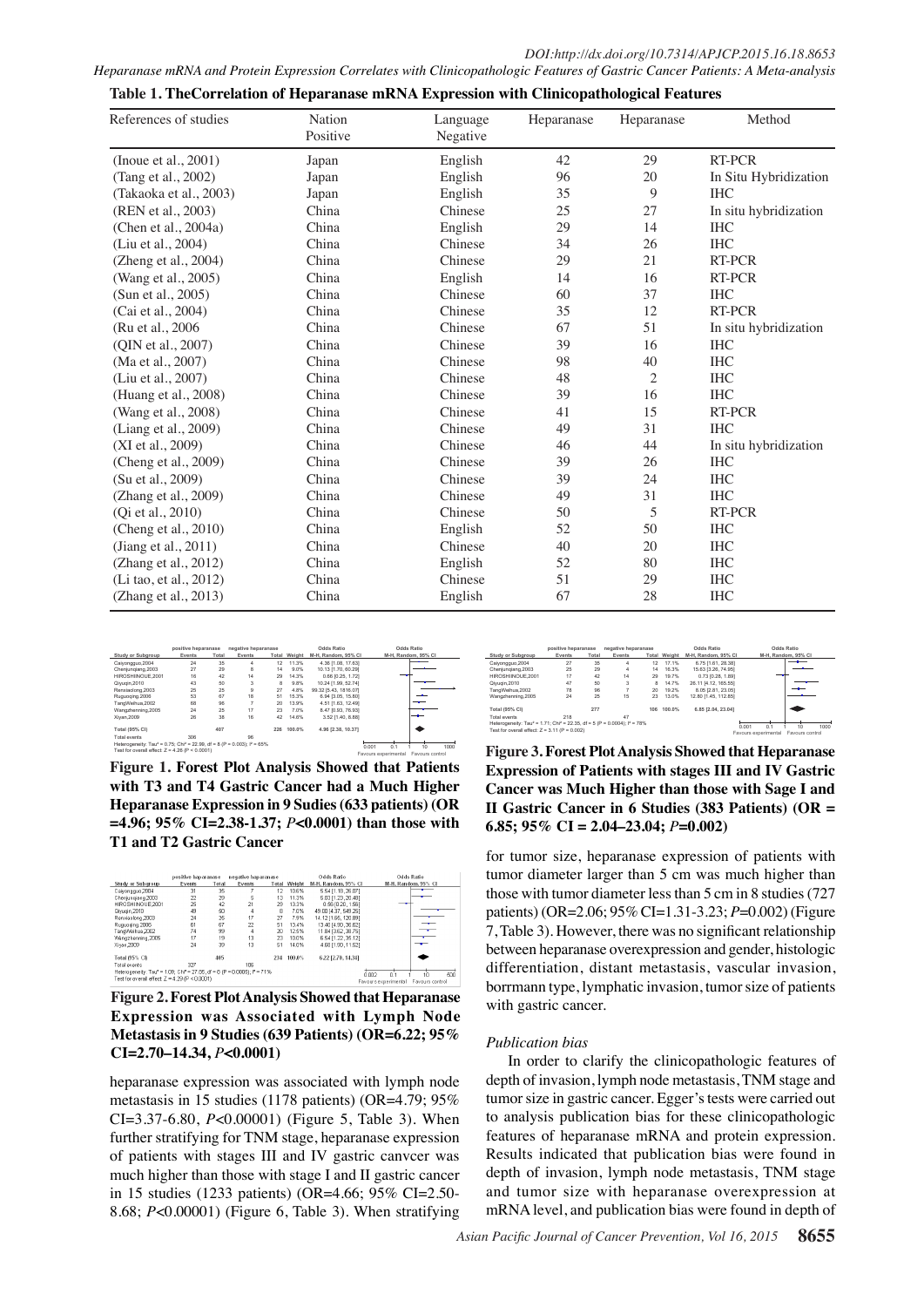*Hailong Li et al* **Table 2. The Correlation of Heparanase mRNA Expression with Clinicopathological Features**

| Clinicopathologic       | Number<br>Number<br>of studies<br>of patientss |   | <b>HR</b>           |       | Heterogeneity  |           |  |  |
|-------------------------|------------------------------------------------|---|---------------------|-------|----------------|-----------|--|--|
| Features                |                                                |   | $(95\% \text{ CI})$ | $x^2$ | $\mathbf{I}^2$ |           |  |  |
| Gender                  | 335                                            |   | $0.86$ [0.50, 1.47] | 2.77  | $0\%$          | 0.6       |  |  |
| Depth of invasion       | 633                                            | 9 | 4.96 [2.38, 10.37]  | 22.99 | 65%            | 0.003     |  |  |
| Differentiation of cell | 373                                            | 6 | 1.02 [0.55, 1.88]   | 8.37  | 40%            | 0.14      |  |  |
| Lymph node metastasis   | 637                                            | 9 | 6.22 [2.70, 14.34]  | 27.85 | 71%            | 0.0005    |  |  |
| Distant metastasis      | 494                                            |   | 4.38 [0.88, 21.76]  | 36.44 | 84%            | < 0.00001 |  |  |
| TNM stage               | 383                                            | 6 | 6.85 [2.04, 23.04]  | 22.35 | 78%            | 0.0004    |  |  |
| Tumor size              | 208                                            |   | 2.85 [0.74, 10.98]  | 5.35  | 63%            | 0.07      |  |  |
| Vascular invasion       | 305                                            | 3 | 3.03 [0.19, 48.35]  | 24.88 | $92\%$         | < 0.00001 |  |  |

**Table 3. The Correlation of Heparanase Protein Expression with Clinicopathological Features**

| Clinicopathologic       | Number       | Number                            | <b>HR</b>           |        | Heterogeneity  |           |  |  |
|-------------------------|--------------|-----------------------------------|---------------------|--------|----------------|-----------|--|--|
| Features                | of patientss | $(95\% \text{ CI})$<br>of studies |                     | $x^2$  | $\mathbf{I}^2$ |           |  |  |
| Gender                  | 1063         | 12                                | $1.12$ [0.85, 1.46] | 8.17   | $0\%$          | 0.7       |  |  |
| Depth of invasion       | 1250         | 15                                | 2.76 [1.52, 5.03]   | 67.08  | 79%            | < 0.00001 |  |  |
| Differentiation of cell | 1245         | 15                                | 1.21 [0.78, 1.87]   | 40.02  | 65%            | 0.0003    |  |  |
| Lymph node metastasis   | 1178         | 16                                | 4.55 [3.54, 5.85]   | 24.53  | 43%            | 0.05      |  |  |
| Distant metastasis      | 621          |                                   | 4.03 [0.74, 21.81]  | 36.02  | 83%            | < 0.00001 |  |  |
| TNM stage               | 1233         | 15                                | 4.66 [2.50, 8.68]   | 68.2   | 79%            | < 0.00001 |  |  |
| Tumor size              | 727          | 8                                 | 2.06 [1.31, 3.23]   | 12.83, | 45%            | 0.002     |  |  |

|                                                                                                  | positive heparanase |       | negative heparanase |       |        | <b>Odds Ratio</b>          | <b>Odds Ratio</b>                                         |
|--------------------------------------------------------------------------------------------------|---------------------|-------|---------------------|-------|--------|----------------------------|-----------------------------------------------------------|
| <b>Study or Subgroup</b>                                                                         | Events              | Total | Events              | Total |        | Weight M-H, Random, 95% CI | M-H. Random, 95% CI                                       |
| Chen bo.2009                                                                                     | 31                  | 39    | 13                  | 26    | 6.7%   | 3.88 [1.30, 11.56]         |                                                           |
| Cheng chao.2010                                                                                  | 37                  | 52    | 23                  | 50    | 7.5%   | 2.90 [1.28, 6.56]          |                                                           |
| Huang zhigiang, 2008                                                                             | 24                  | 39    | 4                   | 16    | 6.2%   | 4.80 [1.30, 17.66]         |                                                           |
| Li tao. 2013                                                                                     | 28                  | 51    | 8                   | 29    | 7.0%   | 3.20 (1.20, 8.54)          |                                                           |
| Liang hong, 2009                                                                                 | 32                  | 49    | 5                   | 31    | 6.7%   | 9.79 [3.18, 30.10]         |                                                           |
| Liu ving.2007                                                                                    | 57                  | 68    | 11                  | 18    | 6.6%   | 3.30 (1.05, 10.38)         |                                                           |
| Liu zhena.2004                                                                                   | 29                  | 34    | 13                  | 26    | 6.4%   | 5.80 [1.71, 19.67]         |                                                           |
| Ma xiumei, 2007                                                                                  | 88                  | 98    | 26                  | 40    | 7.2%   | 4.74 [1.88, 11.91]         |                                                           |
| Munenori Takaoka.2003                                                                            | 19                  | 35    |                     | 9     | 4.0%   | 9.50 [1.07, 84.26]         |                                                           |
| Su ning, 2009                                                                                    | 38                  | 46    | 23                  | 35    | 6.9%   | 2.48 [0.88, 6.97]          |                                                           |
| Sun yuagnshui.2005                                                                               | 49                  | 60    | 13                  | 37    | 7.2%   | 8.22 (3.21, 21.05)         |                                                           |
| Tan shanyu, 2007                                                                                 | 24                  | 39    | 4                   | 16    | 6.2%   | 4.80 [1.30, 17.66]         |                                                           |
| Zhang jun, 2012                                                                                  | 35                  | 52    | 59                  | 80    | 7.6%   | 0.73 [0.34, 1.57]          |                                                           |
| Zhang lei, 2009                                                                                  | 17                  | 49    | 26                  | 31    | 6.7%   | 0.10 (0.03, 0.31)          |                                                           |
| Zhang xiaogang, 2013                                                                             | 26                  | 67    | 12                  | 28    | 7.3%   | 0.85 [0.35, 2.07]          |                                                           |
| Total (95% CD                                                                                    |                     | 778   |                     | 472   | 100.0% | 2.76 [1.52, 5.03]          |                                                           |
| <b>Total events</b>                                                                              | 534                 |       | 241                 |       |        |                            |                                                           |
| Heterogeneity: Tau <sup>2</sup> = 1.07; Chi <sup>2</sup> = 67.08, df = 14 (P < 0.00001); P = 79% |                     |       |                     |       |        |                            | n'i                                                       |
| Test for overall effect $Z = 3.33$ (P = 0.0009)                                                  |                     |       |                     |       |        |                            | 0.01<br>100<br>10<br>Favours experimental Favours control |

**Figure 4. Forest Plot Analysis Showed that Patients with T3 and T4 Gastric Cancer had a Much Higher Heparanase Expression in 15 Studies (1250 Patients) (OR=2.76; 95% CI=1.52-5.03;** *P***=0.0009) than those with T1 and T2 Gastric Cancer**

|                                                                        | positive heparanase<br>Events<br>Total |     | negative heparanase |     |                               | Odds Ratio          | Odds Ratio               |
|------------------------------------------------------------------------|----------------------------------------|-----|---------------------|-----|-------------------------------|---------------------|--------------------------|
| <b>Study or Subgroup</b>                                               |                                        |     | Events<br>Total     |     | Weight<br>M-H. Random, 95% CI |                     | M-H. Random, 95% CI      |
| Chen bo.2009                                                           | 30                                     | 39  | 10                  | 26  | 6.5%                          | 5.33 [1.80, 15.80]  |                          |
| Cheng chao.2010                                                        | 35                                     | 52  | 23                  | 50  | 9.0%                          | 2.42 [1.08, 5.40]   |                          |
| Huang zhigiang, 2008                                                   | 28                                     | 39  |                     | 16  | 4.4%                          | 11.03 [2.62, 46.37] |                          |
| Jiano weihua.2011                                                      | 25                                     | 40  |                     | 20  | 6.2%                          | 3.10 f1.01.9.48     |                          |
| Li tao, 2013                                                           | 38                                     | 51  | 13                  | 29  | 7.4%                          | 3.60 [1.37, 9.45]   |                          |
| Liang hong, 2009                                                       | 35                                     | 49  | 12                  | 31  | 7.6%                          | 3.96 [1.53, 10.26]  |                          |
| Liu ying, 2007                                                         | 60                                     | 68  | 6                   | 18  | 5.5%                          | 15.00 [4.40, 51.14] |                          |
| Liu zheng, 2004                                                        | 27                                     | 34  | 12                  | 26  | 6.1%                          | 4.50 [1.45, 13.98]  |                          |
| Ma xiumei, 2007                                                        | 81                                     | 98  | 21                  | 40  | 8.9%                          | 4.31 [1.91, 9.70]   |                          |
| Munenori Takaoka,2003                                                  | 29                                     | 35  | 4                   | 9   | 3.8%                          | 6.04 [1.24, 29.38]  |                          |
| Su ning, 2009                                                          | 37                                     | 46  | 13                  | 35  | 7.2%                          | 6.96 [2.56, 18.92]  |                          |
| Sun vuagnshui.2005                                                     | 48                                     | 60  | 8                   | 37  | 7.1%                          | 14.50 (5.30, 39.67) |                          |
| Tan shanyu, 2007                                                       | 28                                     | 39  | 3                   | 16  | 4.4%                          | 11.03 [2.62, 46.37] |                          |
| Zhang lei.2009                                                         | 35                                     | 49  | 12                  | 31  | 7.6%                          | 3.96 [1.53, 10.26]  |                          |
| Zhang xiaogang, 2013                                                   | 38                                     | 67  | 14                  | 28  | 8.2%                          | 1.31 (0.54, 3.17)   |                          |
| <b>Total (95% CD)</b>                                                  |                                        | 766 |                     | 412 | 100.0%                        | 4.79 [3.37, 6.80]   |                          |
| Total events                                                           | 574                                    |     | 161                 |     |                               |                     |                          |
| Heterogeneity: Tau" = 0.19; Chi" = 23.40, df = 14 (P = 0.05); I" = 40% |                                        |     |                     |     |                               |                     | 50<br>0.1<br>0.02<br>1'n |
| Fest for overall effect: $Z = 8.74$ (P < $0.00001$ )                   |                                        |     |                     |     |                               |                     |                          |

**Figure 5. Forest Plot Analysis Showed that Heparanase Expression was Associated with Lymph Node Metastasis in 15 Studies (1178 Patients) (OR=4.79; 95% CI=3.37-6.80,** *P***<0.00001)**

invasion, lymph node metastasis, TNM stage and tumor size with heparanase overexpression at protein level. The reasons may be caused by shortage of relevant studies with less than 10 studies included in mRNA heparanase overexpression, and less than 20 studies included in heparanase protein overexpression.

### **Discussion**

**8656** *Asian Pacific Journal of Cancer Prevention, Vol 16, 2015* Abundant clinical studies showed that overexpression of heparanase is correlated with clinicopathological



**Figure 6. Forest Plot Analysis Showed that Heparanase Expression of Patients with Stages III and IV Gastric Cancer was Much Higher than those with Stage I and II Gastric Cancer in 15 Studies (1233 Patients) (OR=4.66; 95% CI=2.50-8.68;** *P***<0.00001)**

|                                                                       | positive heparanase |       | negative heparanase |     |        | <b>Odds Ratio</b>                | <b>Odds Ratio</b>                  |                       |
|-----------------------------------------------------------------------|---------------------|-------|---------------------|-----|--------|----------------------------------|------------------------------------|-----------------------|
| Study or Subgroup                                                     | <b>Events</b>       | Total | Events              |     |        | Total Weight M-H, Random, 95% CI | M-H, Random, 95% CI                |                       |
| Cheng chao.2010                                                       | 34                  | 52    | 28                  | 50  | 14.9%  | 1.48 (0.67, 3.30)                |                                    |                       |
| Jiang weihua.2011                                                     | 15                  | 40    |                     | 20  | 10.2%  | 1.11 (0.36, 3.41)                |                                    |                       |
| Liang hong, 2009                                                      | 34                  | 49    | 15                  | 31  | 12.7%  | 2.42 [0.95, 6.13]                |                                    |                       |
| Su ning.2009                                                          | 32                  | 46    | 19                  | 35  | 13.0%  | 1.92 (0.77, 4.80)                |                                    |                       |
| Sun vuagnshui.2005                                                    | 30                  | 60    | 4                   | 37  | 9.8%   | 8.25 (2.60, 26.17)               |                                    |                       |
| Zhang jun, 2012                                                       | 17                  | 52    | 27                  | 80  | 15.9%  | 0.95 [0.45, 2.00]                |                                    |                       |
| Zhang lei.2009                                                        | 34                  | 49    | 15                  | 31  | 12.7%  | 2.42 (0.95, 6.13)                |                                    |                       |
| Zhang xiaogang, 2013                                                  | 30                  | 67    | 5                   | 28  | 10.7%  | 3.73 [1.27, 10.99]               |                                    |                       |
| Total (95% CI)                                                        |                     | 415   |                     | 312 | 100.0% | 2.06 [1.31, 3.23]                |                                    |                       |
| Total events                                                          | 226                 |       | 120                 |     |        |                                  |                                    |                       |
| Heterogeneity: Tau* = 0.19; Chif = 12.83, df = 7 (P = 0.08); i* = 45% |                     |       |                     |     |        |                                  |                                    |                       |
| Test for overall effect: $Z = 3.14$ ( $P = 0.002$ )                   |                     |       |                     |     |        |                                  | 0.05<br>0.2<br>avours experimental | 20<br>Favours control |

**Figure 7. Forest plot analysis showed that heparanase expression of patients with tumor diameter larger than 5 cm was much higher than those with tumor diameter less than 5 cm in 8 studies (727 patients) (OR = 2.06; 95% CI = 1.31–3.23;** *P* **= 0.002)**

features, in particular, with metastasis and poor prognosis of a series of cancers including gastric cancer. All clinical data and knockdown experiment (Inoue et al., 2001; REN et al., 2003; Takaoka et al., 2003; Chen et al., 2004b; Wang et al., 2005; XI et al., 2009; Zheng et al., 2009; Zheng et al., 2010 ) in gastric cancer cells in vitro proved that high expression of heparanase to be a potential tumor biomarker and a strong predictor of poor survival. In recent years, meta-analysis has been used to screen and evaluate tumor biomarker and their clinical significances. Plenty of clinical reports suggested that heparanase could be a promising tumor biomarker for metastasis and prognosis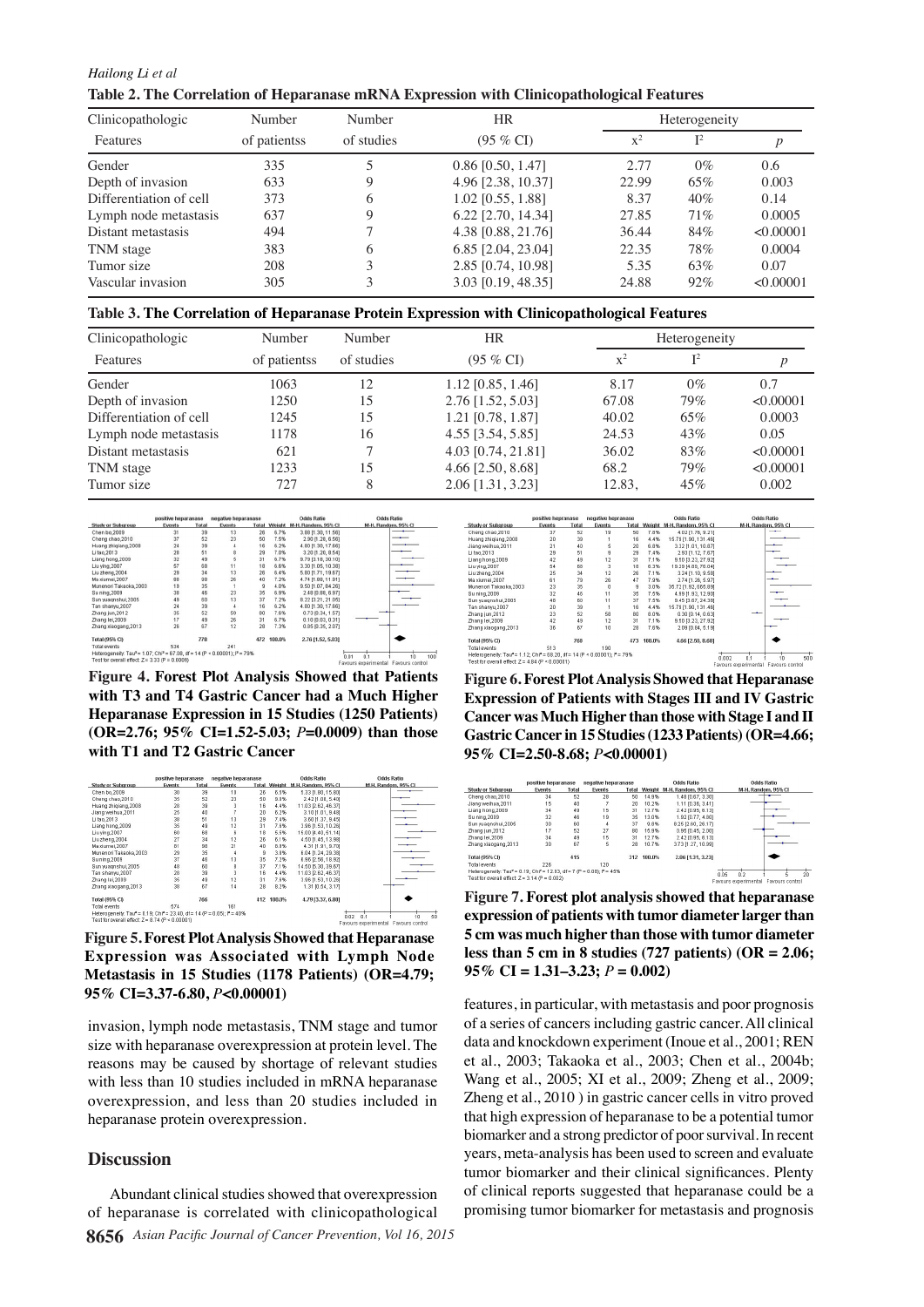#### *DOI:http://dx.doi.org/10.7314/APJCP.2015.16.18.8653 Heparanase mRNA and Protein Expression Correlates with Clinicopathologic Features of Gastric Cancer Patients: A Meta-analysis*

of gastric cancer, and whereas no systematic review of clinical studies about high expression of heparanase in gastric cancer was carried out until now. Hence, it is necessary to review the clinicopathological features of high expression of heparanase systematically by metaanalysis to discover potential tumor biomarkers.

 In this meta-analysis, we found high heparanase mRNA expression, as detected by RT-PCR and In Situ Hybridization, and high heparanase protein expression, as detected by immunohistochemistry was confirmed in patients with gastric cancer according to the evidencebased medicine. The pooled statistical data showed that heparanase mRNA and protein, when stratifying for baseline characteristics of patients, including sex, age, tumor size, histo-differentiation, depth of invasion, lymph node status, distant metastasis, vascular invasion, borrmann type, and TNM stage, our present meta-analysis indicated that over expression of heparanase mRNA was associated with depth of invasion, lymph node metastasis and TNM stage, and over expression of heparanase protein was significantly associated with the depth of invasion, lymph node metastasis, TNM stage and tumor size. However, Egger's tests showed that the clinicopathologic features of depth of invasion, lymph node metastasis, and TNM stage and tumor size in gastric cancer showed publication bias for these clinicopathologic features of heparanase mRNA and protein expression. Certainly, these published articles included in this meta-analysis are less than 20, which will lead to bias if egger's tests were adopted to test publication bias. So more serious studies were needed to review clinicopathologic significances of overexpression of heparanase mRNA and protein. Plenty of studies of heparanase mRNA and protein expression reported to be associated with clinicopathological features in different types of cancer including gastric cancer, lung cancer, acute myeloid leukemia, breast, prostate, hepatocellular, pancreatic, colon cancer.

In conclusion, this meta-analysis results of clinicopathologic features showed that overexpression of heparanase mRNA and protein are correlated with depth of invasion, lymph node metastasis, tumor size and TNM stage. Heparanase still might serve as an efficient marker for clinicopathologic features indicator, and could be a new molecular target in gastric cancer therapy. In addition, because of publication bias for these clinicopathologic significances exist suggested by Egger's tests in these published articles, if more serious and eligible studies were included for meta-analysis, it will promote the understanding of clinicopathologic significances of heparanase in gastric cancer.

## **Acknowledgements**

This study was supported by Natural Science Fund Program of Gansu Province [number: 1310RJZA099].

## **References**

Cai YG, Fang DC, Yang SM, et al (2004). [Increased expression of heparanase mRNA is correlated with metastasis of gastric

carcinoma and is probably correlated with c-met protein]. *Zhonghua Yi Xue Za Zhi*, **84**, 974-8.

- Chen JQ, Zhan WH, He YL, et al (2004a). Expression of heparanase gene, CD44v6, MMP-7 and nm23 protein and their relationship with the invasion and metastasis of gastric carcinomas. *World J Gastroenterol*, **10**, 776-82.
- Chen JQ, Zhan WH, He YL, et al (2004b). [Relationship between heparanase mRNA expression in human gastric cancer and its clinicopathological features]. *Zhonghua Zhong Liu Za Zhi*, **26**, 609-11.
- Cheng C, Lu X, Wang G, et al (2010). Expression of SATB1 and heparanase in gastric cancer and its relationship to clinicopathologic features. *APMIS*, **118**, 855-63.
- Han Y, Xue XF, Shen HG, et al (2014). Prognostic significance of Beclin-1 expression in colorectal cancer: a meta-analysis. *Asian Pac J Cancer Prev*, **15**, 4583-7.
- Inoue H, Mimori K, Utsunomiya T, et al (2001). Heparanase expression in clinical digestive malignancies. *Oncol Rep*, **8**, 539-42.
- Liu WJ, Tan XH, Guo BP, et al (2013). Associations between RASSF1A promoter methylation and NSCLC: a metaanalysis of published data. *Asian Pac J Cancer Prev*, **14**, 3719-24.
- Liu Y, Lv DL, Duan JJ, et al (2014). ALDH1A1 expression correlates with clinicopathologic features and poor prognosis of breast cancer patients: a systematic review and metaanalysis. *BMC Cancer*, **14**, 444.
- Masola V, Secchi MF, Gambaro G, et al (2014). Heparanase as a target in cancer therapy. *Curr Cancer Drug Targets*, **14**, 286-93.
- McShane LM, Altman DG, Sauerbrei W, et al (2006). REporting recommendations for tumor MARKer prognostic studies (REMARK). *Breast Cancer Res Treat*, **100**, 229-35.
- Nadir Y, Brenner B (2014). Heparanase multiple effects in cancer. Thromb Res, 133 Suppl 2, 90-4.
- Naomoto Y, Takaoka M, Okawa T, et al (2005). The role of heparanase in gastrointestinal cancer (Review). *Oncol Rep*, **14**, 3-8.
- Pisano C, Vlodavsky I, Ilan N, et al (2014). The potential of heparanase as a therapeutic target in cancer. *Biochem Pharmacol*, **89**, 12-9.
- QIN S-y, JIANG H-x, LI X (2007). Significance of bFGF, FGFR-2 and Hpa expression in gastric precancerous lesions and gastric carcinoma tissues. *Chinese J Practical Internal Med*, **17**, 025.
- REN X-l, ZHU R-z, WANG L-j (2003). Clinicopathological significance of heparanase mRNA expression in gastric carcinoma. *Chinese J Exp Surg*, **9**, 006.
- Takaoka M, Naomoto Y, Ohkawa T, et al (2003). Heparanase expression correlates with invasion and poor prognosis in gastric cancers. *Lab Invest*, **83**, 613-22.
- Tang W, Nakamura Y, Tsujimoto M, et al (2002). Heparanase: a key enzyme in invasion and metastasis of gastric carcinoma. *Mod Pathol*, **15**, 593-8.
- Wang Z, Xu H, Jiang L, et al (2005). Positive association of heparanase expression with tumor invasion and lymphatic metastasis in gastric carcinoma. *Mod Pathol*, **18**, 205-11.
- Wu BW, Li DF, Ke ZF, et al (2010). Expression characteristics of heparanase in colon carcinoma and its close relationship with cyclooxygenase-2 and angiogenesis. *Hepatogastroenterol*, **57**, 1510-4.
- Xi Y, Zhang Y, Qi YJ, et al (2009). Expression of heparanase and CD105 in stomach neoplasm and its correlation. *J Henan University*, **3**, 010.
- Zhang J, Yang J, Han X, et al (2012). Overexpression of heparanase multiple antigenic peptide 2 is associated with poor prognosis in gastric cancer: Potential for therapy. *Oncol*